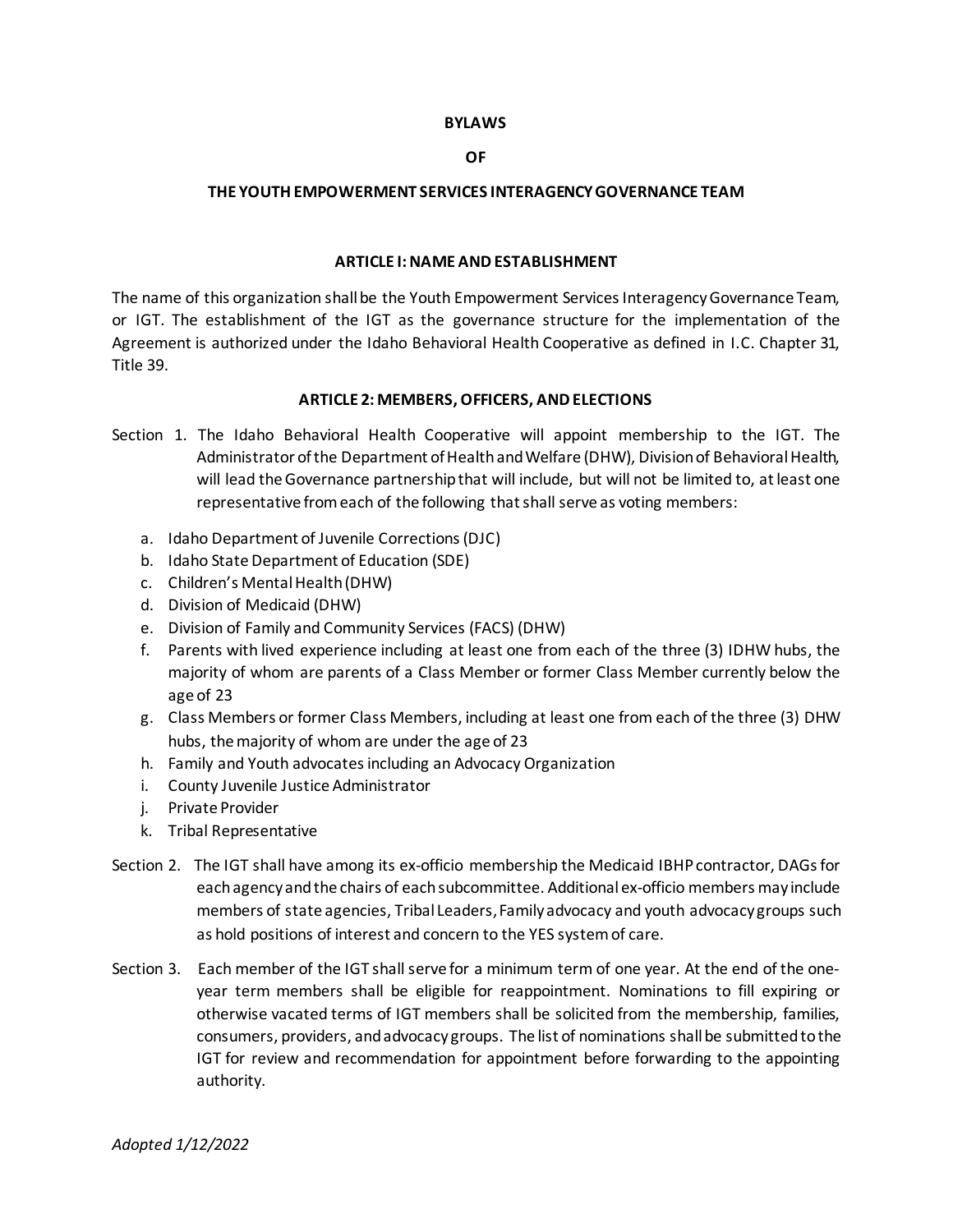Section 4. The IGT shall elect two non-government members to serve as Chair and Vice Chair for a one year renewable term. The Co-Chair and Co-Vice Chair shall be filled by the Administrators from DBH and Medicaid. An individual who is not a current IGT member may be voted in as a member and installed as Chair or Vice-Chair at the same meeting should there not be a current member available to be installed when there is a vacancy with a vote of membership. The installation of officer(s) may occur at any meeting where a quorum is present, and a vacancy is presented. Notice of the vacancy and intent to fill and install the leadership role will be provided to the membership by adding installation of the position to the agenda with a vote to approve and install taken at that meeting.

The Chair, Vice Chair, Co-Chair and Co-Vice Chair will compose the IGT Executive Committee.

In addition to the IGT Executive Committee the Department of Health and Welfare will supply one person to provide logistical and clerical support to the IGT. A parent partner shall be appointed to provide support to the leadership, in order to facilitate the flow of information and reports requested of the IGT membership.

Section 5. Roles and Responsibilities of Members

- Voting members: Shall, whenever appropriate, present issues to be addressed by the membership consistent with the purpose of the IGT, openly and collaboratively deliberate the presented issues, and arrive at consensus through the voting process for providing recommendations to the stakeholder groups represented on the IGT.
- Ex-officio members: Shall, whenever appropriate, present issues to be addressed consistent with the purpose of the IGT, openly and collaboratively deliberate the presented issues with the membership.
- Chair: Facilitates IGT meetings, prepares meeting agendas, assists subcommittees as needed, and monitors established IGT operations.
- Co-Chair: Ensures work is assigned and accomplished by state in-between IGT meetings; acts as governmental source of information to facilitate the work of the Chair and Vice-Chair and provides the operations for active support of the Chair and Vice-Chair in the performance of their duties.
- Vice Chair: Acts as an aid to the Chair and performs the duties of the Chair in the absence or inability of the Chair to act. Will serve as the Chair-elect, taking the role of Chair at the end of the Chair's term.
- Co-Vice-Chair: Acts as an aid to the Co-Chair and perform the duties of the Co-Chair in the absence or inability of the Co-Chair to act. Will serve as the Co-Chair-elect, taking the role of the Co-Chair at the end of the Co-Chair's term.

## **ARTICLE 3: MEETINGS AND ATTENDACE**

Section 1. Meetings shall be held at least quarterly, on a consistent date and time established by the leadership and voted on at the first meeting of the new calendar year, unless otherwise determined by the IGT. Screen sharing, and a conference call line will be available to members unable to attend in person.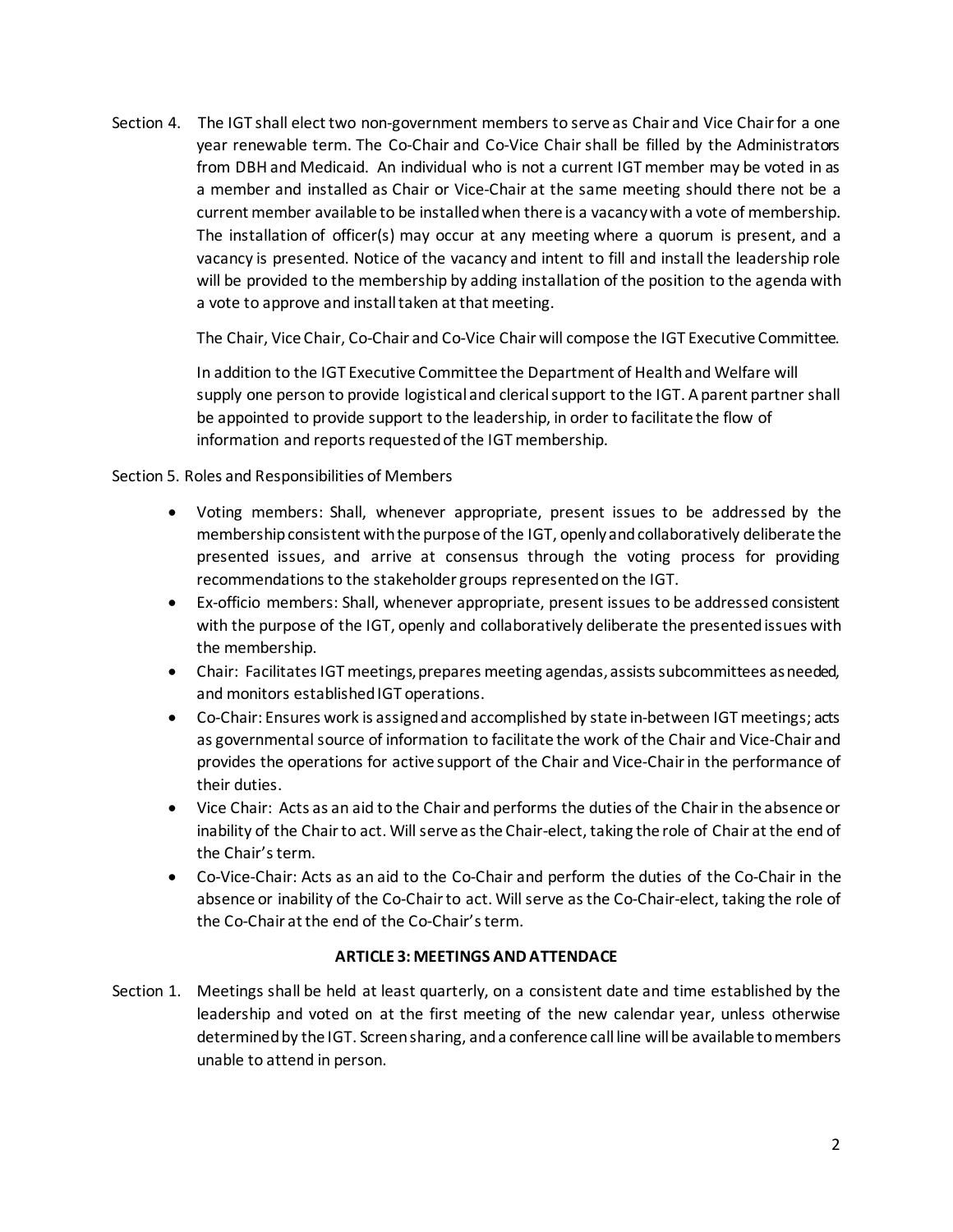- Section 2. Members unable to attend a meeting shall notify the chair prior to the meeting. Three consecutive absences without good cause may be deemed a termination of IGT membership. Section 3. Participation and voting by proxy will be allowed. If a member is unable to attend, he/she may vote by proxy in one of two ways: (1) send an alternate from the agency or party being represented; or (2) send written permission for another IGT member to place his/her proxy vote. If a member sends an alternate, the members shall inform the Chair as early as possible they will not be present, and an alternate will be participating in their stead. Alternates shall come to meetings informed and prepared to participate fully in the discussion.
- Section 3. The general format for each meeting will be to review the status of action items from previous meetings, provide updated information that may impact the Project, address agenda items prepared by or brought to the group. Agenda items will be solicited, and a meeting agenda will be emailed out in advance of the meeting by the group Chair.
- Section 4. Meetings will be open to the public and meeting notes will be distributed to each member after each meeting and posted on the appropriate website after approval by the IGT membership.

## **ARTICLE 4: PRINCIPLES OF MEETING CONDUCT**

The IGT conducts its meeting in recognition of the following Principles of Meeting Conduct.

- Participation is encouraged, welcomed, and expected.
- Listen-seek to understand all perspectives
- Work collaboratively.
- Be solutions oriented.
- Respect one another.
- Come prepared.
- Honor time constraints.
- Avoid interruptions, monopolizing conversations, side conversations.
- Honor and support the team effort inside and outside of the meeting.
- Use electronic devices responsibly.

## **ARTICLE 5: SUBCOMMITTEES**

- Section 1. The IGT will, at minimum, maintain three subcommittees: 1) Family Engagement, 2) Clinical, and, 3) Training.
	- The Family Engagement Subcommittee: The Interagency Governance Team's (IGT) Family Engagement Subcommittee exists to advocate that parent/youth voice is recognized by all partners & workgroups as a vital contribution to the development of the Youth Empowerment Services (YES) System of Care. This is demonstrated through ongoing efforts to engage parents, caretakers and youth feedback and participation at all levels of project development, implementation, and future operations.
	- The Clinical Sub-Committee (CSC) exists to inform and support the state agencies in launching Youth Empowerment Services (YES). The purpose of this assistance is to provide the state agencies with feedback from the parent and provider perspective on the development and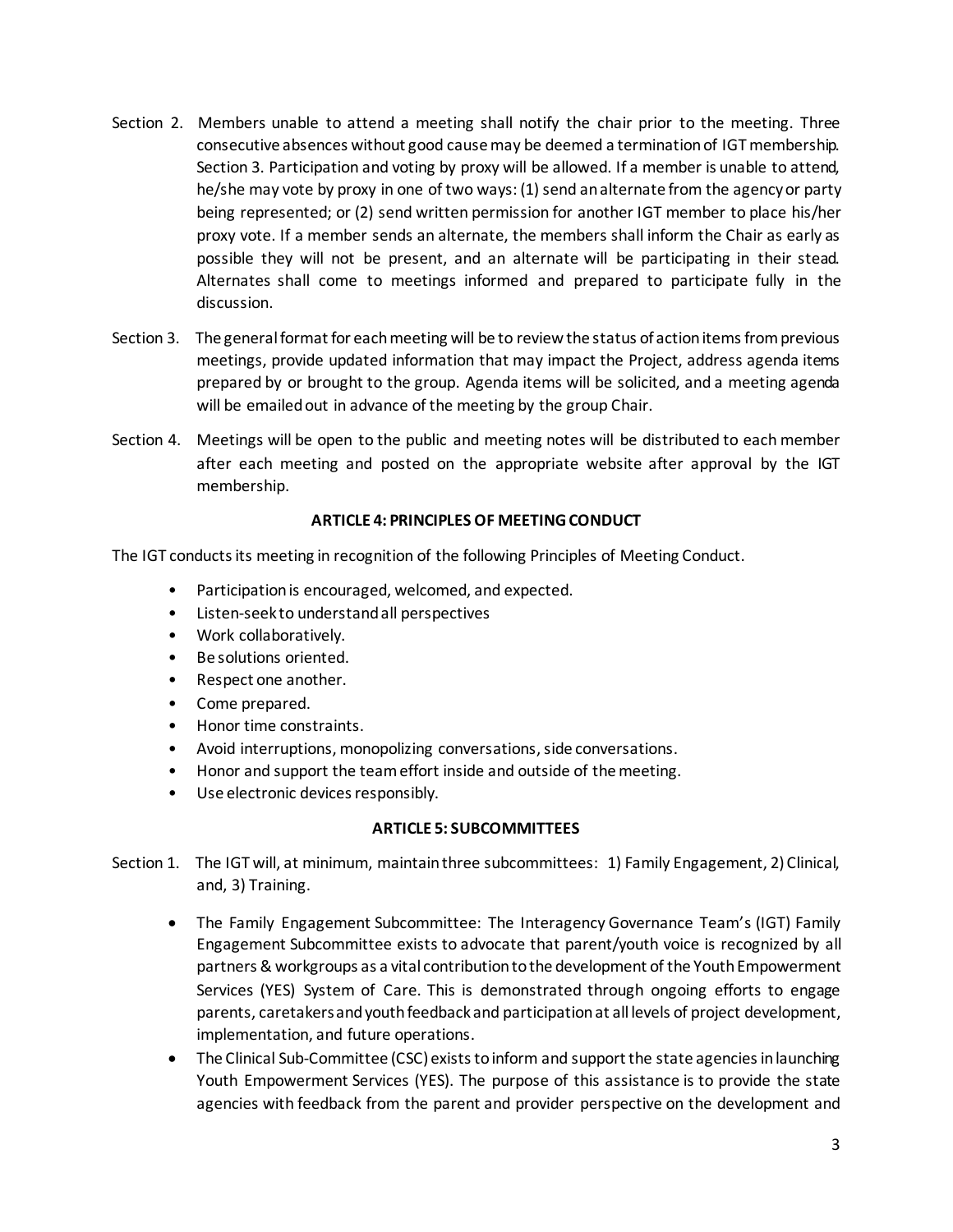application of services, so the state agencies can ensure the services meet the needs of members across Idaho regardless of area and population.

- The Training Sub-Committee (TSC) exists to inform and support the state agencies in launching the Youth Empowerment Services (YES). The purpose of this assistance is to identify agencies/persons that may benefit from training on services. This step is to assist in the prevention of gaps and problems with service delivery.
- Section 2. The IGT may organize additional subcommittees or modify the operations of the three (3) mandatory subcommittees as necessary to carry out the purposes of the Agreement, the Implementation Plan, and ongoing operations of the system of care.

# **ARTICLE 6: RESPONSIBILITIES**

- Section 1. The purpose of the Interagency Governance Team (IGT) is to collaboratively coordinate and oversee the implementation of the court approved Agreement in the Jeff D. class action lawsuit. The (IGT) shall advise the parties to the Agreement on implementation and serve as a vehicle for communication among parties, to identify and remove barriers to implementation, and monitor implementation of the Agreement.
	- Adherence to the Settlement Agreement and Implementation Plan among constituencies through exercising oversight and provision of recommendations;
	- Steady progress in implementing agreed-upon commitments, practice improvements and quality management, improvement and accountability;
	- Meaningful collaborative partnership with families, youth, and other community stakeholders including system partners that balances business and risk-management aspects of the system of care;
	- Effective use of data to inform progress in achieving cross-system outcomes;
	- Appropriate interface with key advocates, State Legislature and the Judiciary;
	- Sustainability of a shared investment including vision, empowered leadership, and system improvements as influenced by the IGT.
	- Provide leadership to influence the establishment and sustainability of the Principles of Care and Practice Model statewide.
- Section 2. The IGT is responsible for development of a project and operational governance plan outlining the Project team's authority, decision-making and accountability within the overall System of Care.
- Section 3. The IGT will provide leadership to influence the establishment and sustainability of the Principles or Care and Practice Model statewide.

# **ARTICLE 7: PROCEDURES**

- Section 1. The IGT will be governed by consensus. If no consensus can be reached, there is more work to be done. If a decision must be made without consensus, a simple majority will rule. Quorum is defined as 50% plus one.
- Section 2. The IGT will support and promote the Principles established in the Principles of Care and Practice Model as defined in the Agreement.